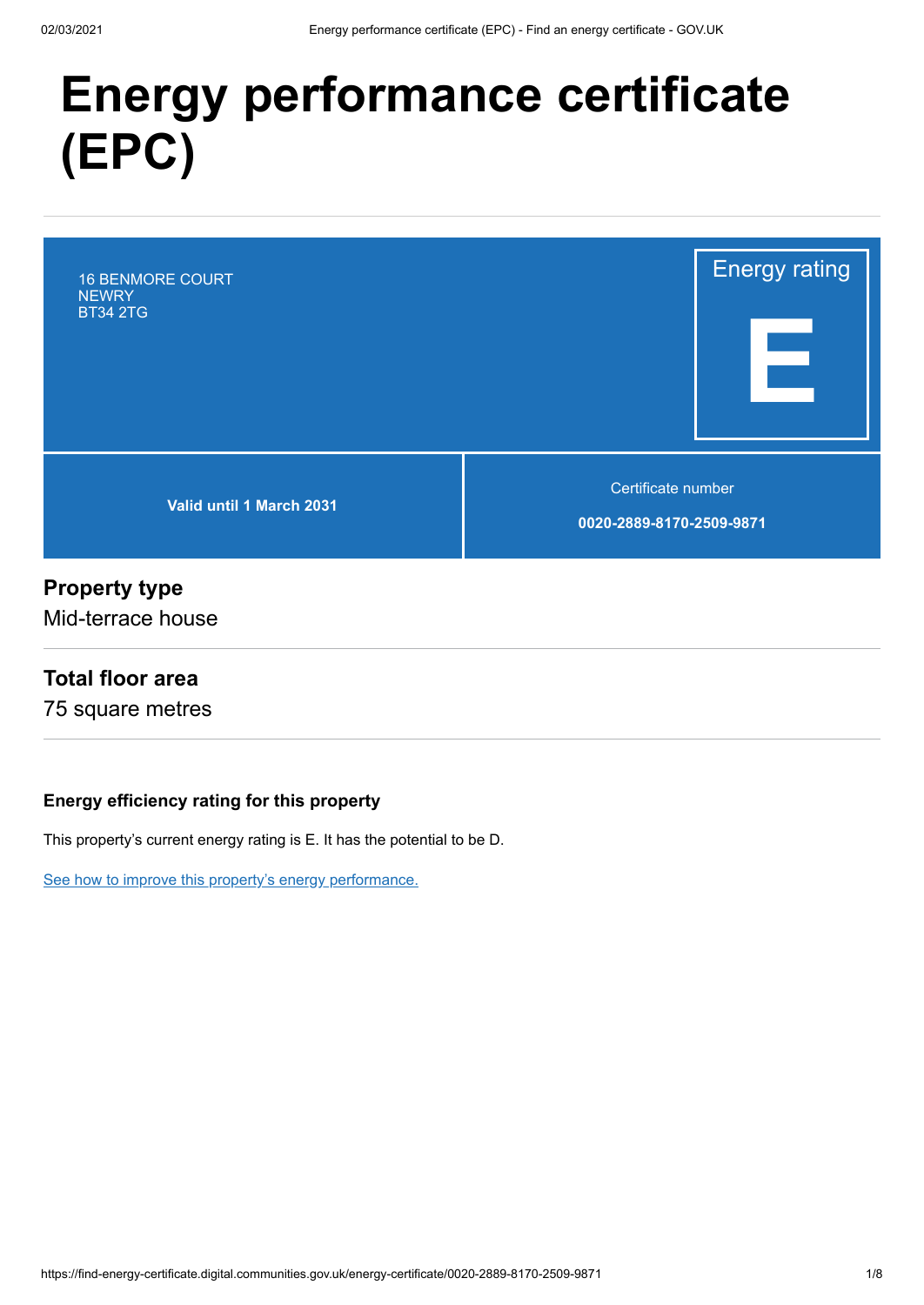| <b>Score</b> | <b>Energy rating</b> |   |   | <b>Current</b> | <b>Potential</b> |
|--------------|----------------------|---|---|----------------|------------------|
| $92 +$       |                      |   |   |                |                  |
| 81-91        | Β                    |   |   |                |                  |
| 69-80        | $\mathbf C$          |   |   |                |                  |
| 55-68        |                      |   |   |                | 64<br>D          |
| 39-54        |                      | Е |   | $52 \mid E$    |                  |
| $21 - 38$    |                      | F |   |                |                  |
| $1 - 20$     |                      |   | a |                |                  |

The graph shows this property's current and potential energy efficiency.

Properties are given a rating from A (most efficient) to G (least efficient).

Properties are also given a score. The higher the number the lower your fuel bills are likely to be.

The average energy rating and score for a property in Northern Ireland are D (60).

#### **Breakdown of property's energy performance**

This section shows the energy performance for features of this property. The assessment does not consider the condition of a feature and how well it is working.

Each feature is assessed as one of the following:

- very good (most efficient)
- good
- average
- $\bullet$ poor
- very poor (least efficient)

When the description says "assumed", it means that the feature could not be inspected and an assumption has been made based on the property's age and type.

| <b>Feature</b>       | <b>Description</b>                         | Rating    |
|----------------------|--------------------------------------------|-----------|
| Wall                 | Cavity wall, as built, insulated (assumed) | Good      |
| Roof                 | Pitched, 100 mm loft insulation            | Average   |
| Window               | Fully double glazed                        | Average   |
| Main heating         | Boiler and radiators, oil                  | Average   |
| Main heating control | Programmer, no room thermostat             | Very poor |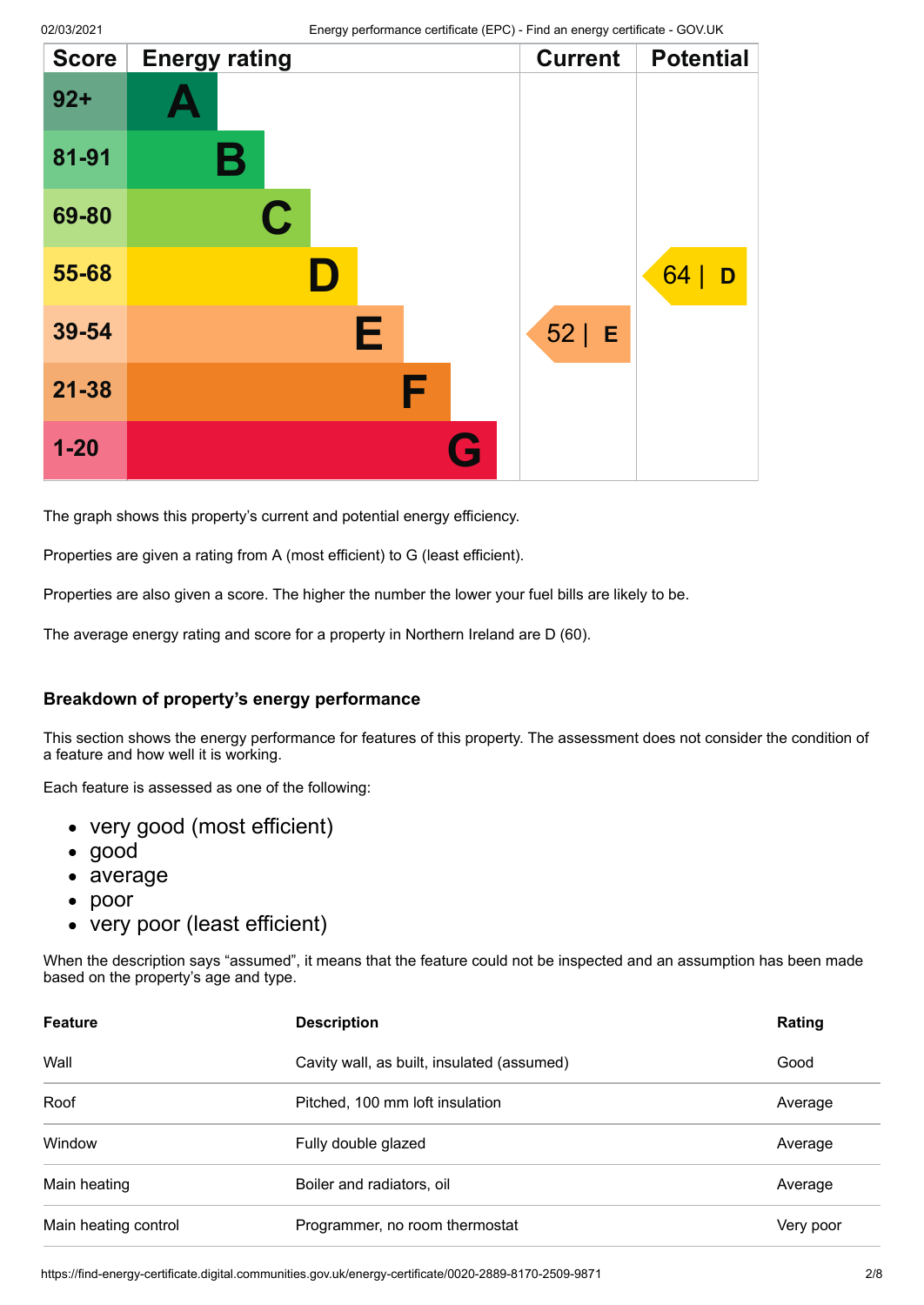02/03/2021 Energy performance certificate (EPC) - Find an energy certificate - GOV.UK

| <b>Feature</b>    | <b>Description</b>                          | Rating    |
|-------------------|---------------------------------------------|-----------|
| Hot water         | From main system, no cylinder thermostat    | Very poor |
| Lighting          | Low energy lighting in 57% of fixed outlets | Good      |
| Floor             | Solid, limited insulation (assumed)         | N/A       |
| Secondary heating | Room heaters, coal                          | N/A       |

## **Primary energy use**

The primary energy use for this property per year is 278 kilowatt hours per square metre (kWh/m2).

#### What is primary energy use?

#### **Environmental impact of this property**

One of the biggest contributors to climate change is carbon dioxide (CO2). The energy used for heating, lighting and power in our homes produces over a quarter of the UK's CO2 emissions.

#### **An average household produces**

6 tonnes of CO2

#### **This property produces**

5.7 tonnes of CO2

#### **This property's potential production**

4.3 tonnes of CO2

By making the [recommended changes](#page-3-0), you could reduce this property's CO2 emissions by 1.4 tonnes per year. This will help to protect the environment.

Environmental impact ratings are based on assumptions about average occupancy and energy use. They may not reflect how energy is consumed by the people living at the property.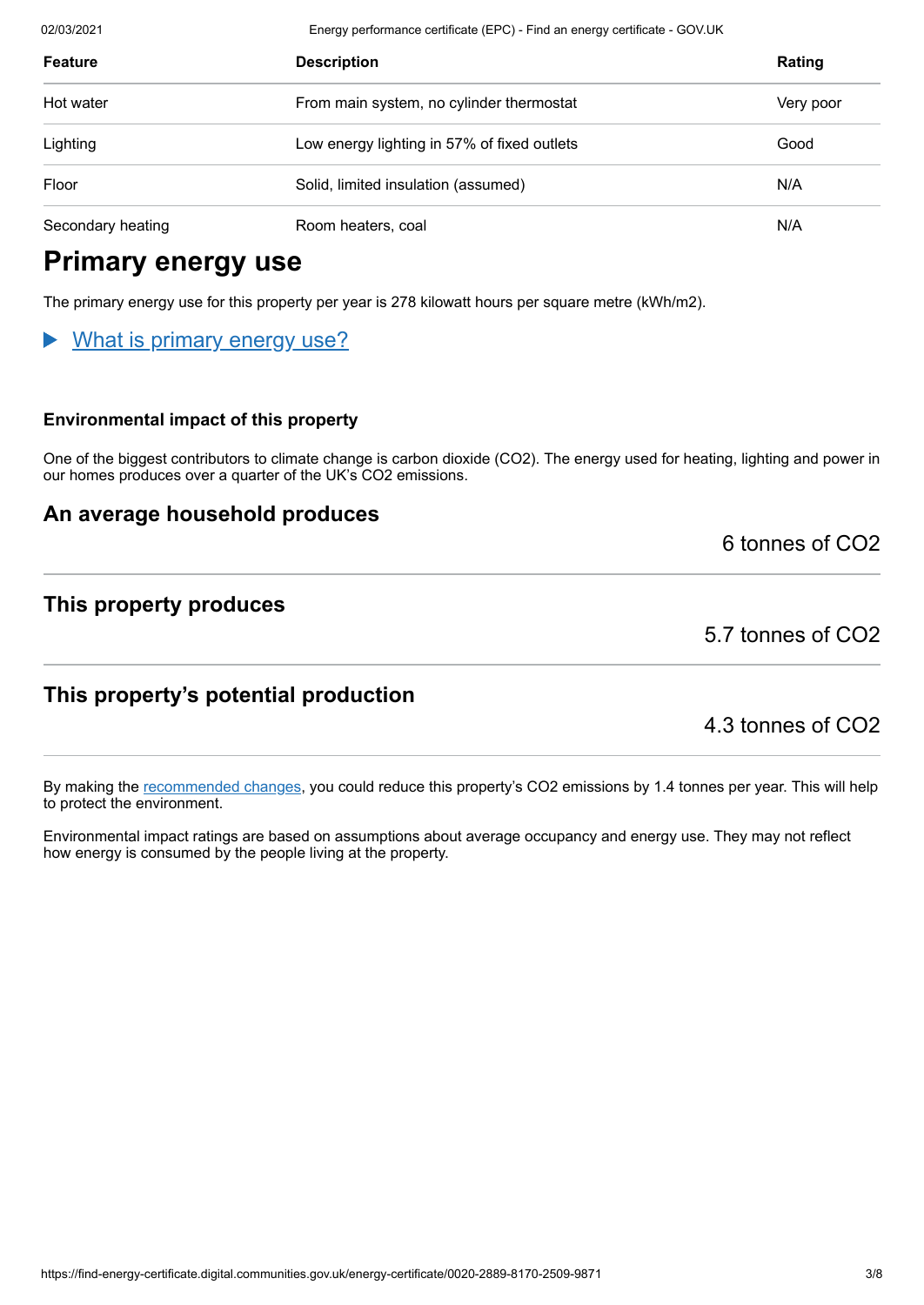#### <span id="page-3-0"></span>**How to improve this property's energy performance**

Making any of the recommended changes will improve this property's energy efficiency.

If you make all of the recommended changes, this will improve the property's energy score from  $E(52)$  to  $D(64)$ .

#### What is an energy rating?

## **Recommendation 1: Increase loft insulation 270 mm**

Increase loft insulation to 270 mm

#### **Typical installation cost**

#### **Typical yearly saving**

#### **Potential rating after carrying out recommendation 1**

| <b>Recommendation 2: Hot water cylinder insulation</b> |  |  |
|--------------------------------------------------------|--|--|
|--------------------------------------------------------|--|--|

Increase hot water cylinder insulation

| Typical installation cost |  |  |  |
|---------------------------|--|--|--|
|---------------------------|--|--|--|

#### **Typical yearly saving**

**Potential rating after carrying out recommendations 1 and 2**

## **Recommendation 3: Low energy lighting**

Low energy lighting

#### **Typical installation cost**

£30

£33

54 | E

£15 - £30

£40

56 | D

| сy.        |                                   |
|------------|-----------------------------------|
| rating and | <b>Potential energy</b><br>rating |
| า to       |                                   |
|            | £100 - £350                       |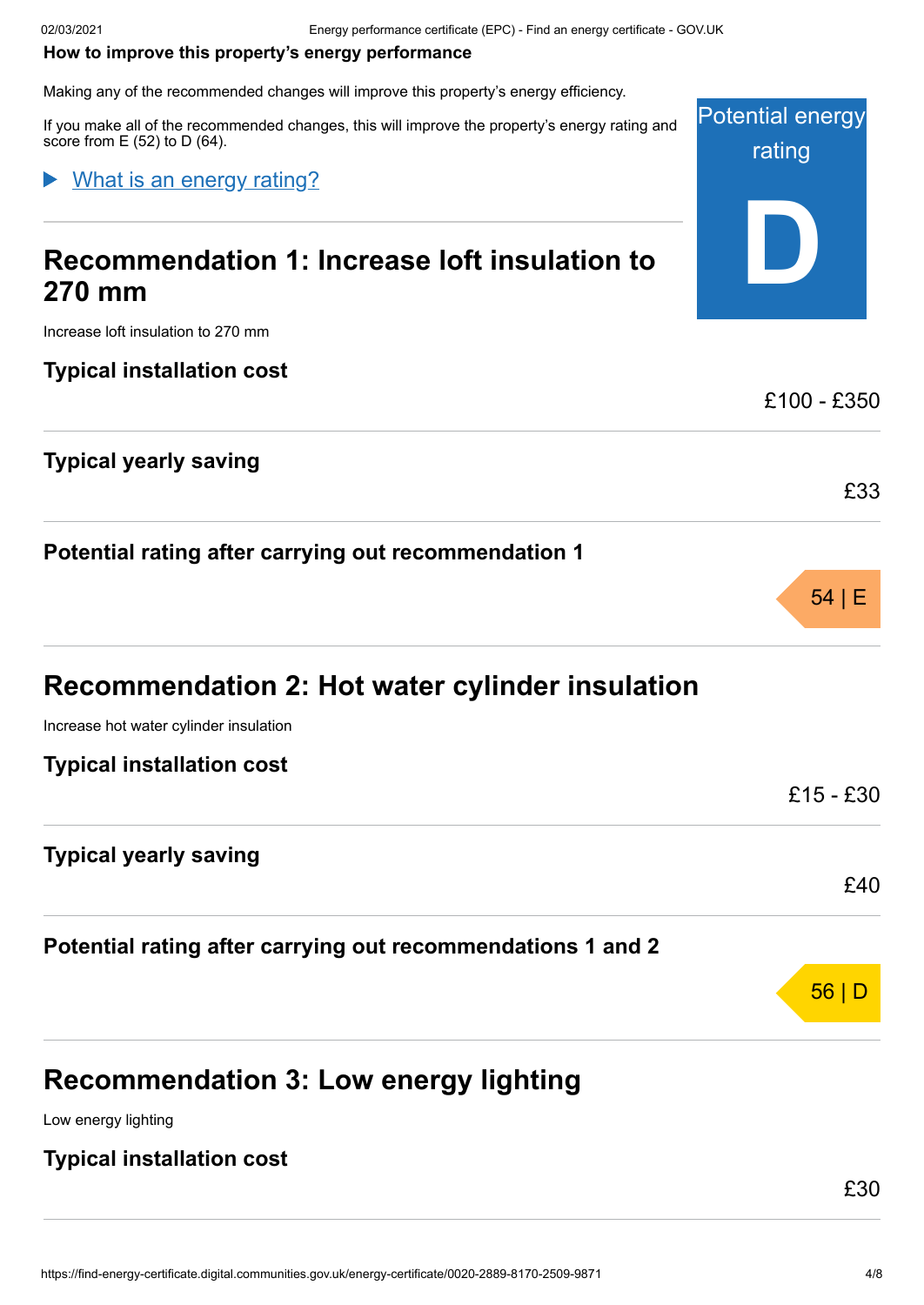## **Potential rating after carrying out recommendations 1 to 3** 57 | D **Recommendation 4: Hot water cylinder thermostat** Hot water cylinder thermostat **Typical installation cost**  $f200 - f400$ **Typical yearly saving** £22 **Potential rating after carrying out recommendations 1 to 4** 58 | D **Recommendation 5: Heating controls (room thermostat and TRVs)** Heating controls (room thermostat and TRVs) **Typical installation cost** £350 - £450 **Typical yearly saving** £110 **Potential rating after carrying out recommendations 1 to 5** 64 | D **Recommendation 6: Solar water heating** Solar water heating **Typical installation cost**

£4,000 - £6,000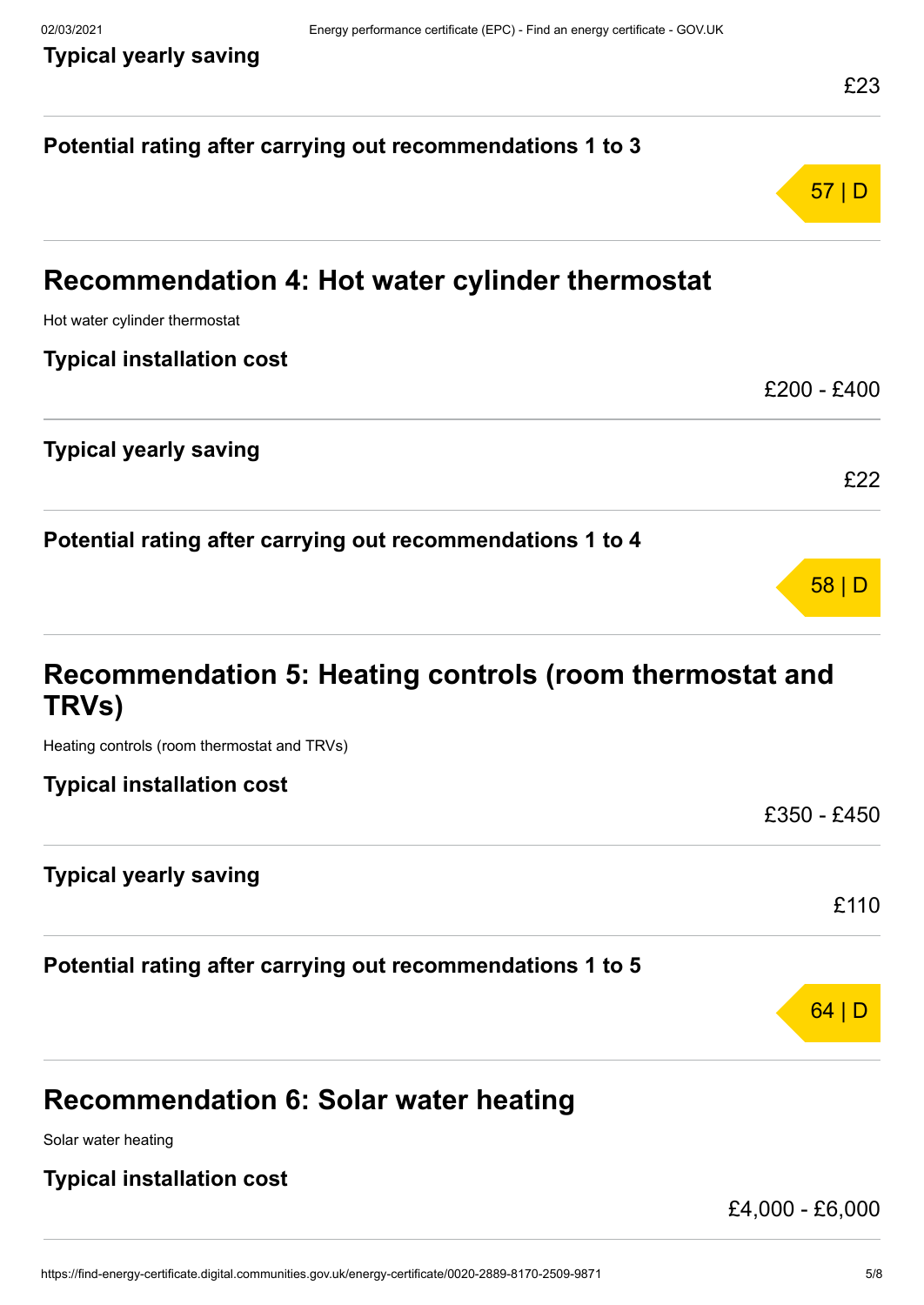|                                                                                                         | LU I            |
|---------------------------------------------------------------------------------------------------------|-----------------|
| Potential rating after carrying out recommendations 1 to 6                                              |                 |
|                                                                                                         | 68 D            |
| <b>Recommendation 7: Gas condensing boiler</b>                                                          |                 |
| Gas condensing boiler                                                                                   |                 |
| <b>Typical installation cost</b>                                                                        |                 |
|                                                                                                         | £3,000 - £7,000 |
| <b>Typical yearly saving</b>                                                                            |                 |
|                                                                                                         | £11             |
| Potential rating after carrying out recommendations 1 to 7                                              |                 |
|                                                                                                         | 73 C            |
| Recommendation 8: Solar photovoltaic panels, 2.5 kWp                                                    |                 |
| Solar photovoltaic panels                                                                               |                 |
| <b>Typical installation cost</b>                                                                        |                 |
|                                                                                                         | £3,500 - £5,500 |
| <b>Typical yearly saving</b>                                                                            |                 |
|                                                                                                         | £331            |
| Potential rating after carrying out recommendations 1 to 8                                              |                 |
|                                                                                                         | 85 <sub>1</sub> |
| <b>Paying for energy improvements</b>                                                                   |                 |
| Find energy grants and ways to save energy in your home. (https://www.gov.uk/improve-energy-efficiency) |                 |

**Estimated energy use and potential savings**

**Estimated yearly energy cost for this property**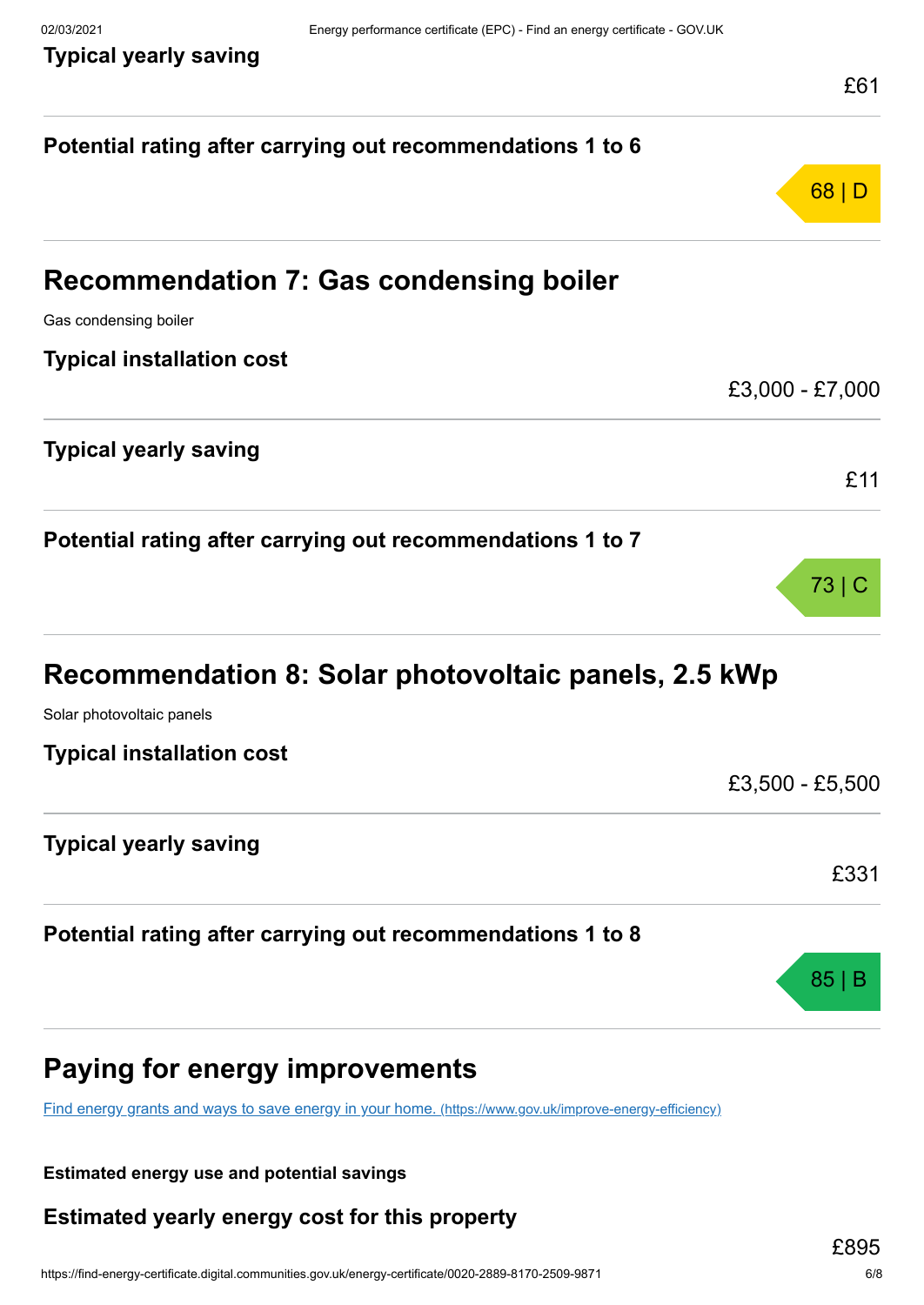#### **Potential saving**

The estimated cost shows how much the average household would spend in this property for heating, lighting and hot water. It is not based on how energy is used by the people living at the property.

The estimated saving is based on making all of the recommendations in [how to improve this property's energy performance.](#page-3-0)

## **Heating use in this property**

Heating a property usually makes up the majority of energy costs.

#### **Potential energy savings by installing insulation**

The assessor did not find any opportunities to save energy by installing insulation in this property.

#### **Contacting the assessor and accreditation scheme**

This EPC was created by a qualified energy assessor.

If you are unhappy about your property's energy assessment or certificate, you can complain to the assessor directly.

If you are still unhappy after contacting the assessor, you should contact the assessor's accreditation scheme.

Accreditation schemes are appointed by the government to ensure that assessors are qualified to carry out EPC assessments.

### **Assessor contact details**

#### **Assessor's name**

Robert Mcfarland

#### **Telephone**

02838 394 090

#### **Email**

[robert@energycontrolireland.co.uk](mailto:robert@energycontrolireland.co.uk)

## **Accreditation scheme contact details**

#### **Accreditation scheme**

Stroma Certification Ltd

#### **Assessor ID**

STRO006945

#### **Telephone**

https://find-energy-certificate.digital.communities.gov.uk/energy-certificate/0020-2889-8170-2509-9871 7/8